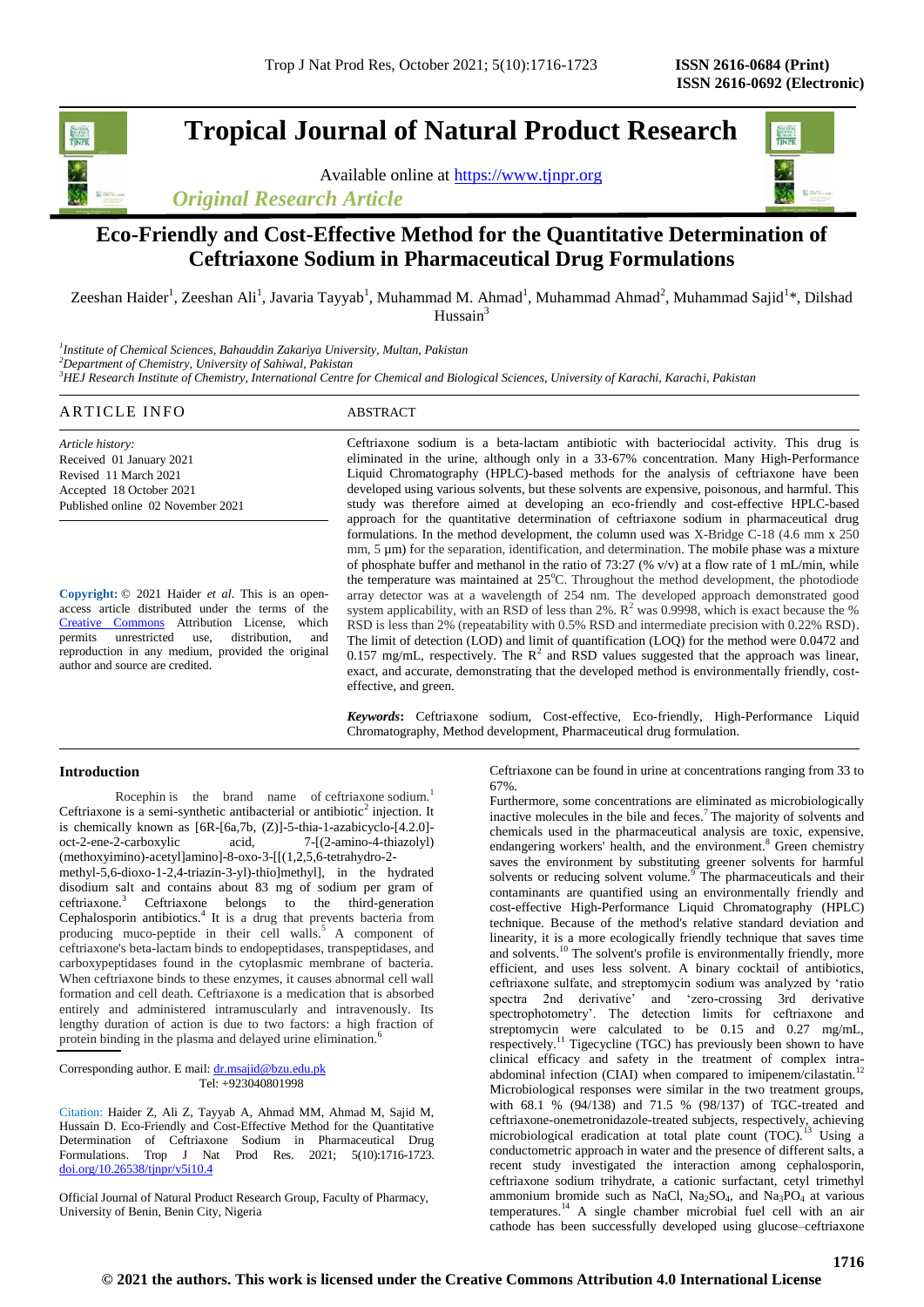sodium combinations or ceftriaxone sodium as fuel.<sup>15,16</sup> The elimination of any drug residues from the related equipment is a crucial step in the pharmaceutical industry. To regulate a cleaning procedure, an HPLC-UV technique for determining ceftriaxone sodium residues on stainless steel surfaces was developed and validated. The quantification of ceftriaxone in the presence of statin medications in the formulation and human serum was reported using a reverse-phase high-performance liquid chromatographic (RP-HPLC) approach that was accurate, sensitive, and time-consuming.17,18 The characterization of *in vitro* ceftriaxone sodium leads to an ideal biocompatibility recipe and cell assessment (hemolytic testing).

For the analysis of ceftriaxone sodium, several different methods have been published, including chromatographic and spectrophotometric approaches. The purpose of developing a novel method for the analysis of ceftriaxone sodium was to create a method that is more cost-effective, reliable, efficient, and less harmful (in terms of chemical utilization) while still providing reasonable accuracy and precision. The chemicals utilized are both environmentally acceptable and cost-effective (Methanol and buffers). The development of green technology for measuring ceftriaxone at extremely short intervals is a primary goal of adopting this mobile phase.

Therefore, the aim of the current study was to develop an eco-friendly, cost-effective, reliable, efficient, and less harmful HPLC-based method for the quantitative determination of ceftriaxone sodium in pharmaceutical drug formulations.

## **Materials and Methods**

#### *Sources of chemicals*

The chemicals utilized in this research were of analytical quality and were used without further purification. Methanol (HPLC grade) was obtained from Fisher Chemicals. Potassium dihydrogen phosphate, disodium hydrogen phosphate, and orthophosphoric acid were purchased from VWR Chemicals, while Brooks Pharma supplied the Ceftriaxone sodium (STD) and Titan-1000 injections.

## *Method development*

Different trials were made to develop a method for the quantitative determination of ceftriaxone sodium. Guidelines for method development were taken from British Pharmacopeia.<sup>21</sup> Variation in the flow rate and composition of the mobile phase was made,<sup>22</sup> to get the optimum results of ceftriaxone sodium determination in active pharmaceutical ingredient and pharmaceutical injection dosage form,<sup>2</sup> as shown in Table 1. After numerous trials, a phosphate buffer and methanol mixture in a ratio of 73:27 was chosen as the mobile phase for the analysis and validation of ceftriaxone sodium. A 73:27 mixture of buffer and methanol was utilized for the HPLC analysis. The composition of the buffer for the mobile phase was: 800 mL water, 3.5 g potassium dihydrogen orthophosphate, and 11.6 g disodium hydrogen phosphate, with a pH of 7.

| Table 1: Chromatographic conditions for HPLC-based method |  |  |
|-----------------------------------------------------------|--|--|
| development                                               |  |  |

| Column<br><b>Used</b> | Mob. Phase<br>Composition       | Flow<br>Rate<br>(mL/min) | Temp.<br>$(^{\circ}C)$ | Inj.<br>Volume<br>$(\mu L)$ | <b>Detection</b><br>Wavelength<br>(nm) |
|-----------------------|---------------------------------|--------------------------|------------------------|-----------------------------|----------------------------------------|
| $X-$                  | <b>Buffer</b><br>$\ddot{\cdot}$ |                          |                        |                             |                                        |
| <b>Bridge</b>         | Methanol                        | 0.8                      | 25                     | 10                          | 254                                    |
| $C-18$                | 73:27                           |                          |                        |                             |                                        |
| $X-$                  | Buffer:                         |                          |                        |                             |                                        |
| <b>Bridge</b>         | Methanol                        | 1                        | 25                     | 10                          | 254                                    |
| $C-18$                | 73:27                           |                          |                        |                             |                                        |
| X-                    | Buffer:                         |                          |                        |                             |                                        |
| <b>Bridge</b>         | Methanol                        | 1.2                      | 25                     | 10                          | 254                                    |
| $C-18$                | 73:27                           |                          |                        |                             |                                        |

# **ISSN 2616-0692 (Electronic)**

#### *HPLC analysis of ceftriaxone sodium*

Ceftriaxone sodium (25 mg) was diluted in a 50 mL volumetric flask to a final volume of 50 mL, and a 0.04 mg/mL standard solution was produced from the stock solution. The mobile phase of buffer and methanol was used to evaluate the standard solution of ceftriaxone sodium on an AGILENT C-18 (250 mm x 4.6 mm, 5 m) analytical column (73:27). A photodiode array (PDA) detector was used to detect a wavelength of 254 nm. Because the usual solution peak occurred sooner than 5 minutes, the overall run time was estimated to be between 8 and 10 minutes.<sup>2</sup>

## Method validation

The approach was validated using the British Pharmacopeia (BP), the United States Pharmacopeia (USP), and the International Conference of Harmonization (ICH) guidelines.<sup>22</sup> Linearity, Specificity, Range, Limit of Quantification (LOQ), Limit of Detection (LOD), Precision, and Accuracy were the metrics investigated during the validation. Concentrations of 0.01, 0.02, 0.04, 0.06, 0.08, and 0.1 mg/mL were the solution ranges utilized for the method validation. The range for this method was measured between 0.01 and 0.1 mg/mL, by using six different concentrations (0.01, 0.02, 0.04, 0.06, 0.08, and 0.1 mg/mL) of ceftriaxone sodium. Accuracy (%) was obtained by spiking 50, 100, and 150% working standards in the target concentration.

## *Method verification*

Method verification for quantitative analysis of ceftriaxone sodium injection dosage form was performed by taking two different brands of ceftriaxone sodium accessible in the market.

## *Sample preparations of Ceftriaxone and Titan-1000 injections*

To get a uniform sample of ceftriaxone sodium in Ceftriaxone injection, the whole content of a vial containing 1000 mg of ceftriaxone was transferred to a 100 mL volumetric flask and dissolved in water, sonicated for 2 minutes in a sonicator, and cooled at room temperature. Then, 1 mL from the above first dilution was taken into another 50 mL volumetric flask and filled up to the mark. Furthermore, 5 mL from the second dilution was taken into another 25 mL volumetric flask to prepare a final concentration of 0.04 mg/mL of ceftriaxone. The same method used for the Ceftriaxone sodium injection was also utilized for the Titan-1000 injection, for the dilution up to 0.04 mg/mL concentration of ceftriaxone.

## HPLC *analysis for method v*erification

HPLC was used to separate the product samples. The sample sequence was performed using the sequence set method (SSM) on the HPLC equipment. To test the stability of the HPLC system, five replicates of a ceftriaxone sodium standard solution were run. This was followed by three replicates of sample solutions from two different manufacturers; all under identical conditions as the standard solution. The separating column and system tubing were washed to eliminate any leftover excipients.

## **Results and Discussion**

Ceftriaxone sodium is a third-generation antibacterial agent, belonging to the Cephalosporin class. Ceftriaxone contains a 3-thiamethyl group as a highly acidic heterocyclic system. When compared to previously reported methods, the approach developed for this medicine is simple, cost-effective, and produces better results. Acetonitrile (ACN), ammonia, and methanol were commonly employed in prior procedures. ACN and ammonia are both harmful and costly. The validation of a developed method is carried out following the requirements of the British Pharmacopeia (BP), the International Conference of Harmonization (ICH), and the United States Pharmacopeia (USP).

## *Outcome of the method development*

HPLC chromatogram of ceftriaxone sodium obtained from the developed method is shown in Figure 1. The retention time of ceftriaxone sodium was 4.06 minutes. The results obtained by this method are very precise.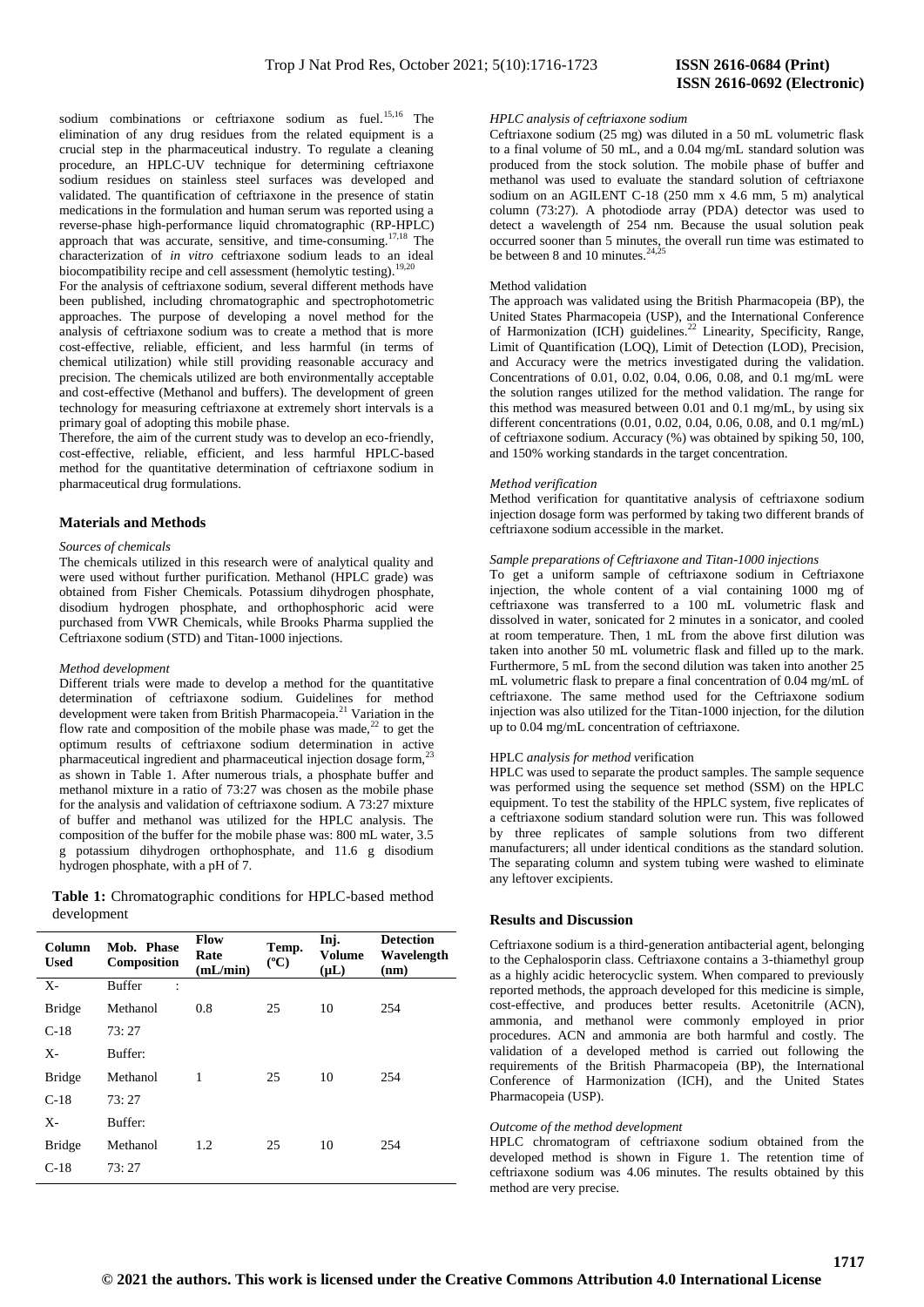Five replicates of prepared standard solution (0.04mg/mL) were analyzed and the acquired data is given in Table 2, which shows the relative standard deviation of 0.5%. The method developed is costeffective, precise, less time-consuming, accurate, and eco-friendly as chemicals used in this method are easily available, non-toxic to the environment, and cheap. It also increases the lifetime of a Photodiode Array detector lamp. As the retention time of the peak is about 3 to 4 minutes, solvent consumption is quite low, so the developed method is economical.

#### *Outcome of the method validation*

In this study, a green and low-cost method for the analysis of ceftriaxone sodium was developed and then validated to ensure the stability and authenticity of the results acquired by using the specifically developed method. The method was validated according to international guidelines; U.S Pharmacopeia, and International Conference of Harmonization. In the developed method, the following parameters were validated: the linearity, limit of detection, limit of quantification, range, precision, accuracy, and specificity.

#### *Linearity*

In this study, linearity was measured by analyzing six concentrations that range from 0.01 to 0.1 mg/mL (0.01, 0.02, 0.04, 0.06, 0.08, and 0.1 mg/mL) under the same conditions as presented in the method (Table 3). Also, three replicates of each concentration were analyzed to check the accuracy of the developed method. Linearity is very significant. It describes the limits both from the lower and upper end in which the targeted concentration of the substance in the sample can be detected. To verify the linearity of the obtained results, the calibration curve was drawn between the areas of chromatographic peak against concentration of analyte in the sample. The correlation coefficient is highlighted in Figure 2.

## *Limit of detection and limit of quantification*

The limit of detection (LOD) of the analytical method is the minimum amount of analyte which can be detected by using that specific method. In this case, from all the above three methods, the last method was used which involves the intercept and standard deviation calculation, and the obtained LOD for the ceftriaxone sodium was 0.0472 mg/mL (Table 4). The process by which the minimum amount of analyte can be accurately quantitated is known as the limit of detection of the analytical procedure. Similarly, the limit of quantification for ceftriaxone sodium was 0.157 mg/mL as shown in Table 5.

#### *Precision*

A degree of closeness between observed values obtained by series of measurements of the same sample over an extended time by using the same method is known as precision. The precision of the analytical method (reproducibility, repeatability, and intermediate precision) was calculated. Reproducibility is only required when standardization of method is required by the International Conference of Harmonization, so it is an optional factor. Repeatability and intermediate precision were also calculated for the developed method.

#### *Limit of detection and limit of quantification*

The limit of detection (LOD) of the analytical method is the minimum amount of analyte which can be detected by using that specific method. In this case, from all the above three methods, the last method was used which involves the intercept and standard deviation calculation, and the obtained LOD for the ceftriaxone sodium was 0.0472 mg/mL (Table 4). The process by which the minimum amount of analyte can be accurately quantitated is known as the limit of detection of the analytical procedure. Similarly, the limit of quantification for ceftriaxone sodium was 0.157 mg/mL as shown in Table 5.



**Figure 1:** Chromatogram of ceftriaxone sodium standard.

**Table 2:** Six replicates of HPLC standard solution.

| Concentration (mg/mL) | <b>Replicate</b> | Peak Area |
|-----------------------|------------------|-----------|
|                       | 1                | 2105635   |
| 0.04                  | $\overline{c}$   | 2128995   |
|                       | 3                | 2135637   |
|                       | 4                | 2131604   |
|                       | 5                | 2132577   |
|                       | 6                | 2133346   |
| Mean                  |                  | 2127964.7 |
| <b>SD</b>             |                  | 11153.392 |
| %RSD                  |                  | 0.5       |



R'2: 0.999807; Weighting: None; Equation: Y = 4.60e+007 X + 2.73e+004; Normalized Intercept/Slope: 0.005681: RSD(E): 1.057864

**Figure 2:** Linearity curve for ceftriaxone sodium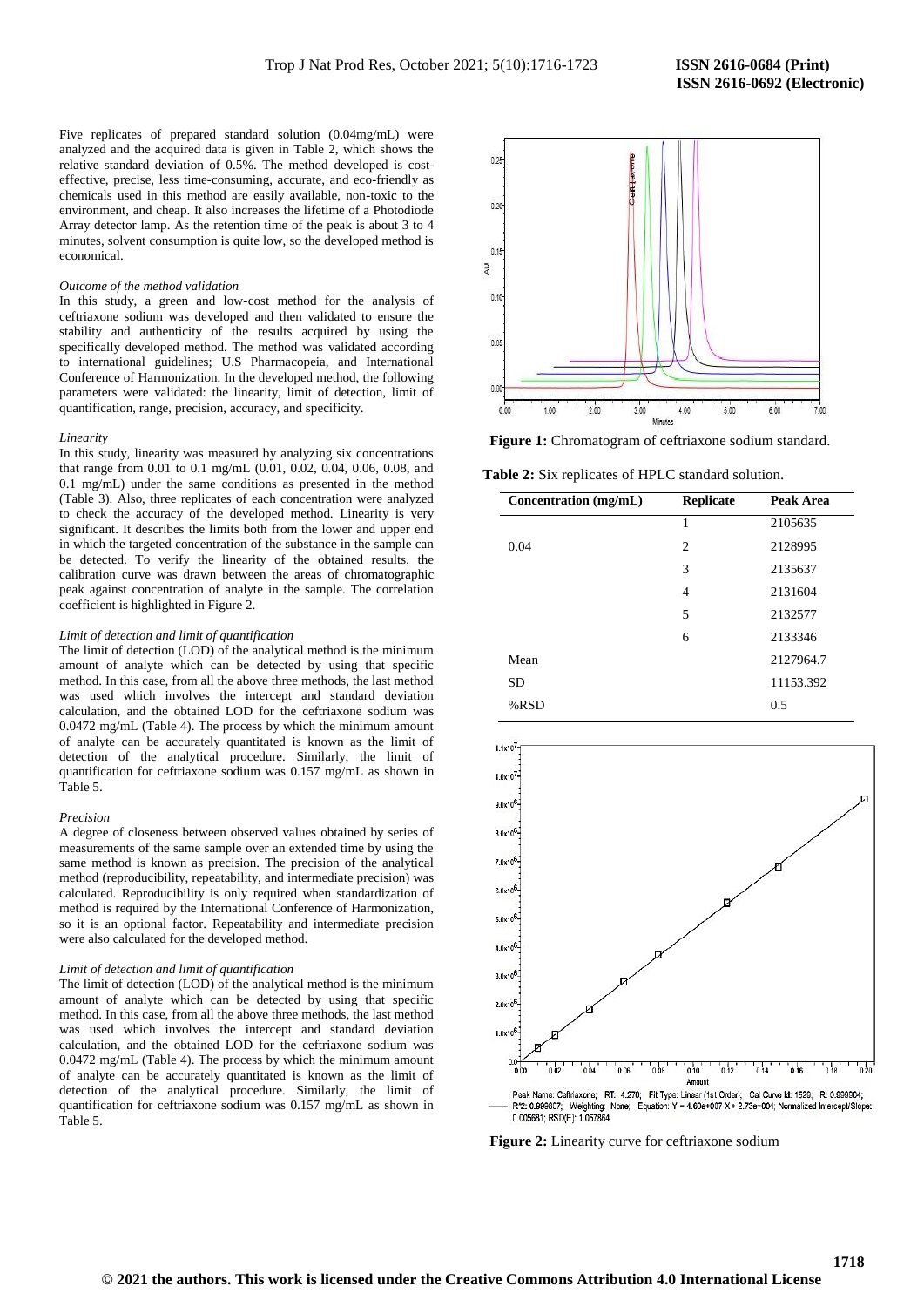| Conc. of                                           | Peak Area          |                    |                    |                 |
|----------------------------------------------------|--------------------|--------------------|--------------------|-----------------|
| $STD$ (mg/mL)                                      | <b>Replicate 1</b> | <b>Replicate 2</b> | <b>Replicate 3</b> | Average         |
| 0.01                                               | 481789.24          | 478934.611         | 474328.476         | 478350.77       |
| 0.02                                               | 941282.49          | 934139.93          | 942392.92          | 939271.77       |
| 0.04                                               | 1823190.55         | 1821575.95         | 1816060.17         | 1820275.55      |
| 0.06                                               | 2786771.83         | 2787682.43         | 2791028.49         | 2788494.25      |
| 0.08                                               | 3735204.66         | 3740140.93         | 3730788.36         | 3735377.98      |
| <b>Correlation Coefficient</b><br>$(\mathbb{R}^2)$ |                    | <b>Intercept</b>   | %RSD of Mean       | <b>Comments</b> |
| 0.9998                                             |                    | $-412.257$         | 1.041288           | Linear          |

## **Table 3:** Linearity for developed method validation

| Conc. of                       | Peak Area          |                    |                    |                 |  |
|--------------------------------|--------------------|--------------------|--------------------|-----------------|--|
| STD(mg/mL)                     | <b>Replicate 1</b> | <b>Replicate 2</b> | <b>Replicate 3</b> | Average         |  |
| 0.01                           | 481789.24          | 478934.611         | 474328.47          | 478350.77       |  |
| 0.02                           | 941282.49          | 934139.934         | 942392.9           | 939271.77       |  |
| 0.04                           | 1823190.55         | 1821575.95         | 1816060.17         | 1820275.55      |  |
| 0.06                           | 2786771.83         | 2787682.43         | 2791028.49         | 2788494.25      |  |
| 0.08                           | 3735204.66         | 3740140.93         | 3730788.36         | 3735377.98      |  |
| <b>Correlation Coefficient</b> |                    | <b>Intercept</b>   | %RSD of Mean       | <b>Comments</b> |  |
| $(\mathbb{R}^2)$               |                    |                    |                    |                 |  |
| 0.9998                         |                    | $-412.257$         | 1.041288           | Linear          |  |
| <b>Limit of Detection</b>      |                    |                    | $0.0472$ mg/mL     |                 |  |

## **Table 5:** Calculation of Limit of Quantification

| Conc. of                       | Peak Area          |                    |                    |                 |
|--------------------------------|--------------------|--------------------|--------------------|-----------------|
| $STD$ (mg/mL)                  | <b>Replicate 1</b> | <b>Replicate 2</b> | <b>Replicate 3</b> | Average         |
| 0.01                           | 481789.24          | 478934.61          | 474328.47          | 478350.77       |
| 0.02                           | 941282.49          | 934139.93          | 942392.92          | 939271.77       |
| 0.04                           | 1823190.55         | 1821575.95         | 1816060.17         | 1820275.55      |
| 0.06                           | 2786771.83         | 2787682.43         | 2791028.49         | 2788494.25      |
| 0.08                           | 3735204.66         | 3740140.93         | 3730788.36         | 3735377.98      |
| <b>Correlation Coefficient</b> |                    | <b>Intercept</b>   | %RSD of Mean       | <b>Comments</b> |
| $(\mathbb{R}^2)$               |                    |                    |                    |                 |
| 0.9998                         |                    | $-412.257$         | 1.041288           | Linear          |
| <b>Limit of Quantification</b> |                    |                    | $0.157$ mg/mL      |                 |

#### *Precision*

A degree of closeness between observed values obtained by series of measurements of the same sample over an extended time by using the same method is known as precision. The precision of the analytical method (reproducibility, repeatability, and intermediate precision) was calculated. Reproducibility is only required when standardization of method is required by the International Conference of Harmonization, so it is an optional factor. Repeatability and intermediate precision were also calculated for the developed method.

#### *Repeatability*

Repeatability is the degree of closeness of results obtained by analyzing the number of replicates of the same sample under the same conditions. The repeatability of the method was studied by preparing a

0.04 mg/mL concentration solution of ceftriaxone sodium. Six replicates of 0.04 mg/mL were analyzed on the HPLC (Table 6).

#### *Intermediate precision*

According to the international guidelines, intermediate precision of an analytical procedure is the ability to produce precise results either by analyzing the same sample by a different analyst, on a different instrument, or by analyzing it on different days. In this case, intermediate precision for the analytical method was studied by testing the sample on different days. A concentration (0.04mg/mL) of solutions was prepared and ran on the same HPLC instrument but on different days. Five replicates of the standard solution were prepared on both days and analyzed on the same HPLC instrument and the results acquired by these replicates are described in Table 7. The result obtained for the square root of  $\sum$  (%RSD)<sup>2</sup> was 0.22361. The results are within the specified limit.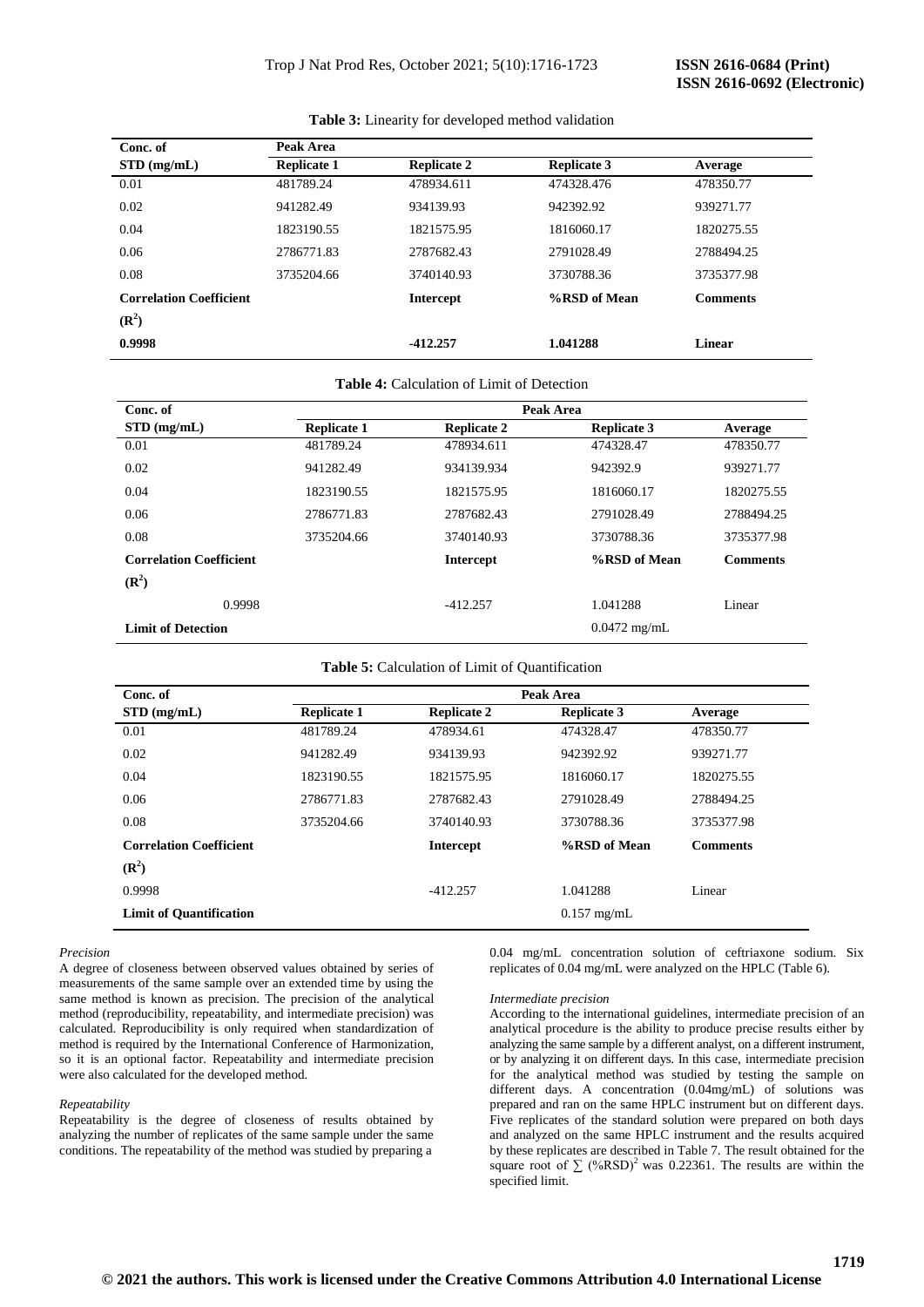## **Table 6:** Calculation of Repeatability

| <b>Concentration</b><br>(mg/mL) | <b>Replicates</b> | Peak Area   |
|---------------------------------|-------------------|-------------|
| 0.04                            | 1                 | 2105635     |
|                                 | $\overline{c}$    | 2128995     |
|                                 | 3                 | 2135637     |
|                                 | $\overline{4}$    | 2131604     |
|                                 | 5                 | 21322577    |
|                                 | 6                 | 2133346     |
| Mean                            |                   | 2127964.778 |
| <b>SD</b>                       |                   | 11153.392   |
| %RSD                            |                   | 0.5         |

## **Table 7:** Calculation of Intermediate Precision

| <b>Concentration</b><br>(mg/mL) | <b>Replicates of STD</b> | Day 1      | Day 2      |
|---------------------------------|--------------------------|------------|------------|
|                                 | 1                        | 892371     | 862750     |
|                                 | $\mathfrak{2}$           | 888007     | 864142     |
| 0.04                            | 3                        | 889171     | 863367     |
|                                 | $\overline{4}$           | 890535     | 863651     |
|                                 | 5                        | 890720     | 862243     |
| Mean                            |                          | 890160.815 | 863230.639 |
| SD                              |                          | 1655.202   | 747.133    |
| %RSD                            |                          | 0.2        | 0.1        |
| $(\% RSD)^2$                    |                          | 0.04       | 0.01       |
| Sum of $(\% RSD)^2$             |                          | 0.05       |            |
| SORT of Sum                     |                          | 0.22361    |            |

## *Accuracy*

Accuracy is the degree of closeness of the resultant values from the analytical method to the conventionally accepted reference values or true values of the analyte. In the method validation, three different concentration solutions were prepared by spiking with 50, 100, and 150% amount to the targeted concentration (0.04 mg/mL) of the sample. Three replicates of each concentration of the analyte were run on HPLC and the results acquired are presented in Table 8. The obtained recoveries for the 50, 100, and 150% spiked concentration showed recoveries up to 99.19, 98.40, and 98.48%, respectively (Table 8). These results demonstrate that the accuracy of the false method is close to each other (Figure 3).

### *Uncertainty*

The square root of the sum of the squares of % RSD of all the parameters gives a combined uncertainty. The expanded uncertainty is shown in Table 9, while Table 10 highlights a detailed summary of the method validation.

**Uncertainty**  $=\sqrt{((\%RSD\ of\ Linearity)2)} +$ (%RSD of Bias)2 (%RSD of Precision)

#### *Method verification*

After the validation studies of the developed method were achieved, it was applied to the injection dosage form for qualitative and quantitative studies of the ceftriaxone sodium by using two different pharmaceutical brands as Cefxon and Titan-1000 injections. The developed method shows no interference by excipients and additives present in the dosage form. Chromatograms of the dosage forms are shown below:

Ceftriaxone injection (1000 mg/vial)**:** The developed method was successfully applied to Cefxon injection manufactured by Bosch Pharma. The results of the chromatogram of sample solution analysis (Figure 4A) were within the range of system suitability parameters.

Titan-100 injection (1000 mg/vial): The developed method was successfully applied to Titan-1000 injection manufactured by Macter International Pharma. The results were within the range of system suitability parameters. A chromatogram of the analysis of sample solution is given in Figures 4A and B.



**Figure 3:** Chromatogram and peak response for (A) 50; (B) 100; (C) 150 % spiking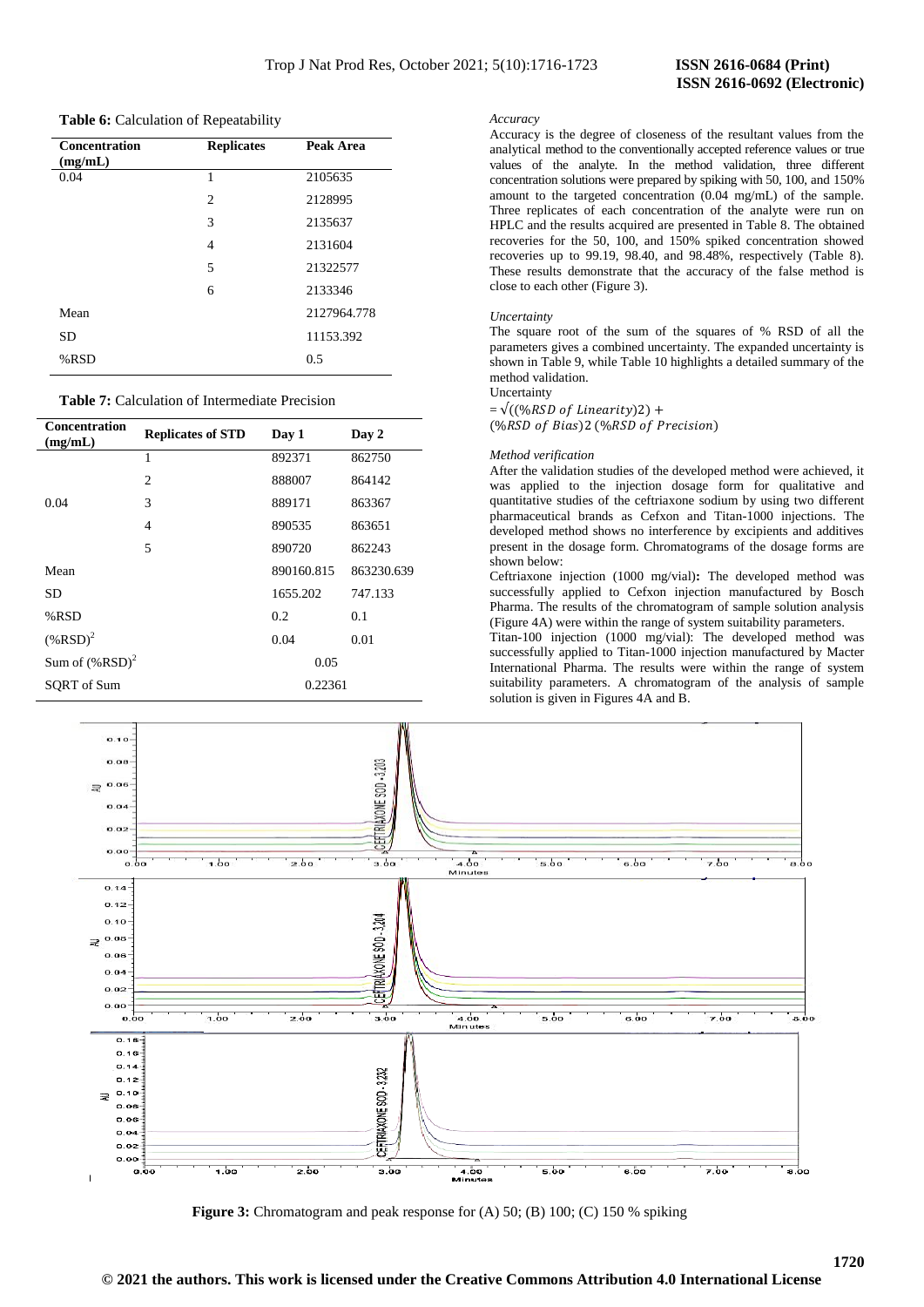

Figure 4: Chromatogram of (A) Cefxon injection; (B) Titan-1000 injection

| Table 8: Accuracy and recovery calculation |  |
|--------------------------------------------|--|
|--------------------------------------------|--|

| Conc.       | S-US   | Mean of (S-US) | <b>Added Amount</b> | <b>SD</b> | $%$ RSD | % Recovery | Mean % recovery |
|-------------|--------|----------------|---------------------|-----------|---------|------------|-----------------|
| 50% spiked  | 0.0194 | 0.0195         | 0.02                | 0.000014  | 0.072   | 99.16      | 99.19           |
|             | 0.0195 |                | mg/mL               |           |         | 99.21      |                 |
|             | 0.0195 |                |                     |           |         | 99.20      |                 |
| 100% spiked | 0.0386 | 0.0387         | $0.04$ mg/mL        | 0.000056  | 0.146   | 98.36      | 98.40           |
|             | 0.0387 |                |                     |           |         | 98.48      |                 |
|             | 0.0386 |                |                     |           |         | 98.35      |                 |
| 150% spiked | 0.0589 | 0.0588         | $0.06$ mg/mL        | 0.00016   | 0.282   | 98.97      | 98.84           |
|             | 0.0589 |                |                     |           |         | 98.91      |                 |
|             | 0.0586 |                |                     |           |         | 98.65      |                 |

## **Table 9:** Calculation of Uncertainty

| Parameter                   | %RSD        | Square of %RSD |
|-----------------------------|-------------|----------------|
| Linearity                   | 1.041288    | 1.084281       |
| Repeatability               | 0.5         | 0.25           |
| Intermediate precision      | 0.22361     | 0.050          |
| Practical Bias              | 0.039029537 | 0.001523       |
| Sum of square               |             | 1.38580        |
| Combined Uncertainty        |             | 1.177          |
| <b>Expanded Uncertainty</b> |             | 2.35           |

## **Conclusion**

This new method is more cost-effective, complex, precise, and accurate while still being environmentally friendly. The results acquired during the verification process were accurate and within the ICH and pharmacopeia-provided system suitability parameters. The results were repeatable on multiple days and times. As a result of this, any laboratory or industry can use this developed method for ceftriaxone sodium in bulk or injection dosage form as long as they follow the method parameters and allowable variations as defined by the United States Pharmacopeia, British Pharmacopeia, and International Conference for Harmonization.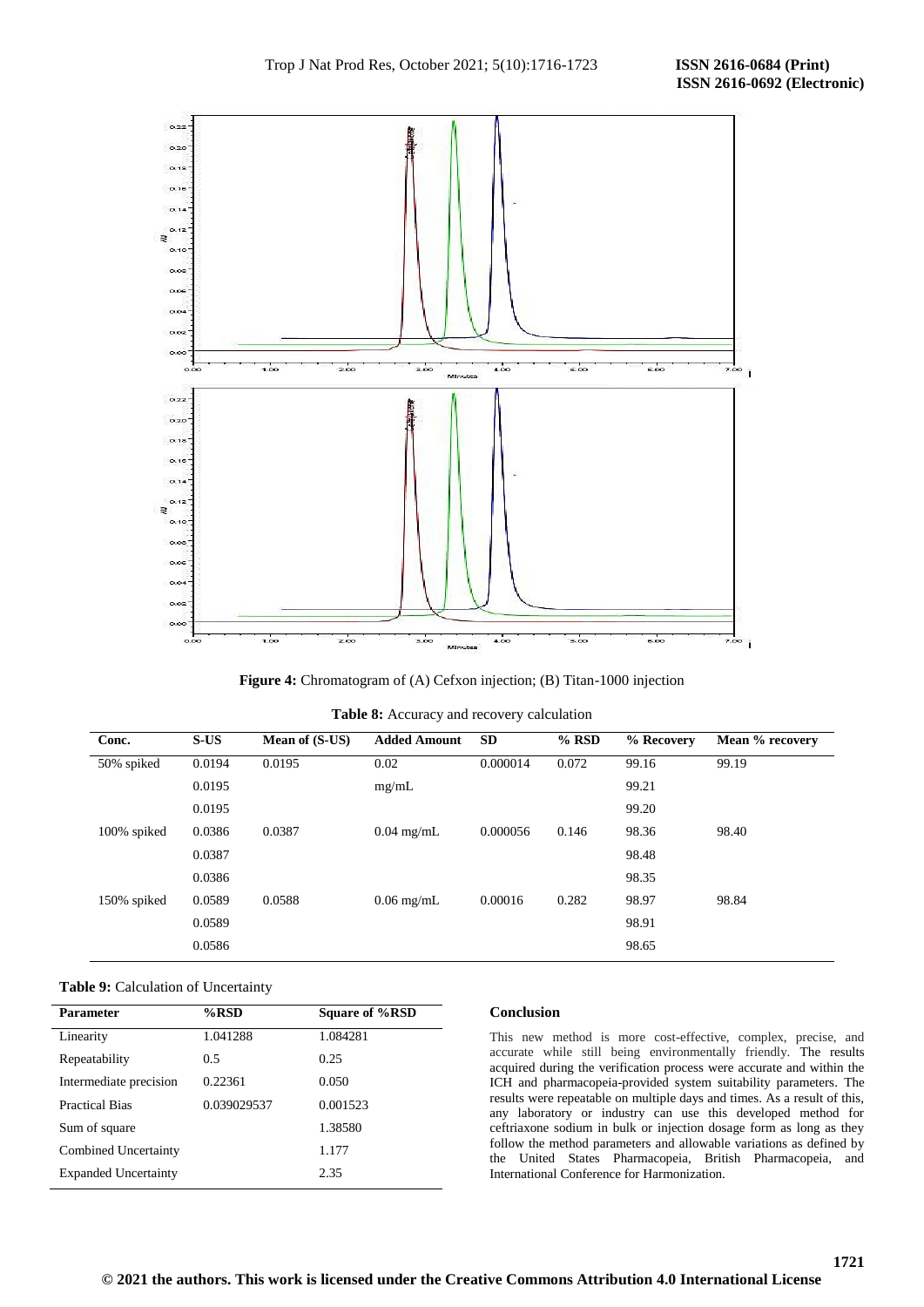Table 10: Detailed summary of method validation parameters

| <b>Parameters</b> | <b>Obtained Results</b>                                                    | <b>Remarks</b>               |
|-------------------|----------------------------------------------------------------------------|------------------------------|
| Linearity         | Correlation coefficient $(R^2) = (0.9999)$                                 | Method is Linear             |
| Range             | Correlation coefficient ( $R^2$ ) = (0.9999)                               | $0.01$ mg/mL to $0.08$ mg/mL |
|                   | % $RSD = 2$                                                                |                              |
| Specificity       | Chromatogram for the injection dosage form of Ceftriaxone Sodium was       | Method is Specific           |
|                   | comparable and there was no interference by excipients of the dosage form. |                              |
| Precision         | $\%$ RSD (Repeatability) = (0.5)                                           | Method is Precise            |
|                   | % RSD (Intermediate Precision) = $(0.22361)$                               |                              |
| Accuracy          | % age Recovery was in the range of $(98.403\%$ to $99.191\%)$              | Method is Accurate           |

## **Conflict of Interest**

The authors declare no conflict of interest.

## **Authors' Declaration**

The authors hereby declare that the work presented in this article is original and that any liability for claims relating to the content of this article will be borne by them.

## **Acknowledgments**

The authors acknowledge the Higher Education Commission (HEC) of Pakistan for the support in the execution of this research.

## **References**

- Stoeckel K. Pharmacokinetics of rocephin®, a highly active new cephalosporin with an exceptionally long biological half-life. Chemother. 1981; 27(1):42-46.
- 2. Schaad UB, McCracken Jr GH, Loock CA, Thomas ML. Pharmacokinetics and bacteriologic efficacy of moxalactam, cefotaxime, cefoperazone, and rocephin in experimental bacterial meningitis. J Infect Dis. 1981; 143(2):156-163.
- 3. El‐Maali NA, Ali AM, Ghandour MA. Electrochemical reduction and oxidation of two cephalosporin antibiotics: ceftriaxone (rocephin) and cefoperazone (cefobid). Electroanal. 1993; 5(7):599-604.
- 4. El-Maali NA, Ghandour M, Kauffmann J. Cephalosporin antibiotics at carbon paste and modified carbon paste electrodes in both aqueous and biological media. Bioelectrochem Bioenerg. 1995; 38(1):91-97.
- 5. Sar T, Mandal T, Samanta I, Rahaman A, Chakraborty A. Determination of ceftriaxone in plasma and ceftizoxime in milk of mastitic cows following single dose intravenous administration. Indian J Anim Sci. 2010; 80(12):1182-1184.
- Hiremath B and Mruthyunjayaswamy B. Development and validation of a high-performance liquid chromatographic determination of ceftriaxone sodium and its application to drug quality control. Anal Lett. 2009; 42(14):2180-2191.
- 7. Richards D, Heel R, Brogden R, Speight T, Avery G. Ceftriaxone. Drugs. 1984; 27(6):469-527.
- 8. Yuk JH, Nightingale CH, Quintiliani R. Clinical pharmacokinetics of ceftriaxone. Clin Pharmacokin. 1989;  $17(4)$ : 223-35.
- 9. Abdelaleem EA and Abdelwahab NS. Green chromatographic method for analysis of some anti-cough drugs and their toxic impurities with comparison to conventional methods. Saudi Pharm J. 2018; 26(8):1185- 1191.
- 10. Ibrahim F, El-Deen AK, El Abass SA, Shimizu K. An ecofriendly green liquid chromatographic method for simultaneous determination of nicotinamide and

clindamycin phosphate in pharmaceutical gel for acne treatment. J Food Drug Anal. 2017; 25(3):741-747.

- 11. Chakraborty I, Sathe SM, Khuman CN, Ghangrekar MM. Bioelectrochemically powered remediation of xenobiotic compounds and heavy metal toxicity using microbial fuel cell and microbial electrolysis cell. Mater Sci Energ Technol. 2020; 1;3:104-115.
- 12. Haq N, Alanazi FK, Alsarra IA, Shakeel F. Rapid Analysis of glibenclamide using an environmentally benign stabilityindicating RP-HPLC method. Iranian J Pharm Res. 2014; 13(3):863.
- 13. Morelli B. Simultaneous determination of ceftriaxone and streptomycin in mixture by 'ratio-spectra'2nd derivative and 'zero-crossing'3rd derivative spectrophotometry. Talanta. 1994; 41(5):673-683.
- 14. Rahman M, Khan MA, Rub MA, Hoque MA. Effect of temperature and salts on the interaction of cetyltrimethylammonium bromide with ceftriaxone sodium trihydrate drug. J Mol Liq. 2016; 223:716-724.
- 15. Towfigh S, Pasternak J, Poirier A, Leister H, Babinchak T. A multicentre, open‐label, randomised comparative study of tigecycline versus ceftriaxone sodium plus metronidazole for the treatment of hospitalised subjects with complicated intra‐abdominal infections. Clin Microbiol Infect. 2010; 16(8):1274-1281.
- 16. Rahman M, Khan MA, Rub MA, Hoque MA. Effect of temperature and salts on the interaction of cetyltrimethylammonium bromide with ceftriaxone sodium trihydrate drug. J Mol Liq. 2016; 223:716-724.
- 17. Wen Q, Kong F, Zheng H, Yin J, Cao D, Ren Y, Wang G. Simultaneous processes of electricity generation and ceftriaxone sodium degradation in an air-cathode single chamber microbial fuel cell. J Power Sour. 2011; 196(5):2567-2572.
- 18. Zaki NM and Hafez MM. Enhanced antibacterial effect of ceftriaxone sodium-loaded chitosan nanoparticles against intracellular *Salmonella typhimurium*. J Am Assoc Pharm Sci. 2012; 13(2):411-421.
- 19. Farhadian N, Karimi M, Porozan S. Ceftriaxone sodium loaded onto polymer-lipid hybrid nanoparticles enhances antibacterial effect on gram-negative and gram-positive bacteria: Effects of lipid-polymer ratio on particles size, characteristics, *in vitro* drug release and antibacterial drug efficacy. J Drug Deliv Sci Technol. 2021; 63:102457.
- 20. Fey PD, Safranek TJ, Rupp ME, Dunne EF, Ribot E, Iwen PC, Bradford PA, Angulo FJ, Hinrichs SH. Ceftriaxoneresistant Salmonella infection acquired by a child from cattle. New Engl J Med. 2000; 342(17):1242-1249.
- 21. Chang YJ, Chen MC, Feng Y, Su LH, Li HC, Yang HP, Yu MJ, Chen CL, Chiu CH. Highly antimicrobial-resistant Nontyphoidal *Salmonella* from retail meats and clinical impact in children, Taiwan. Ped Neon. 2020; 61(4):432- 438.